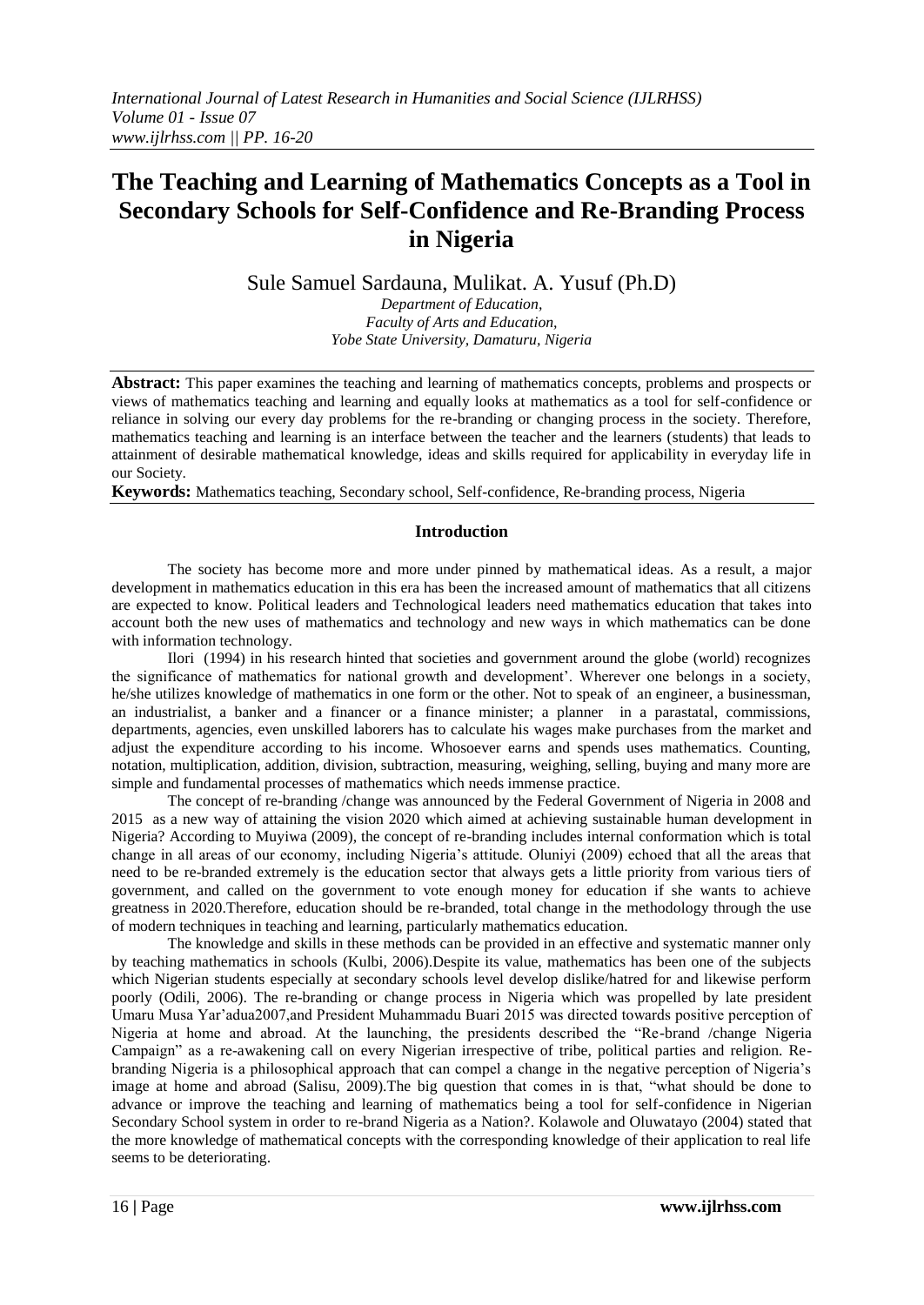# *International Journal of Latest Research in Humanities and Social Science (IJLRHSS) Volume 01 - Issue 07*

### *www.ijlrhss.com || PP. 16-20*

Re-branding is an attitudinal change and repositioning of the mind for understanding of what should be, what is wrong, what should be corrected, what went wrong and what is the way forward. The course of rebranding was propagated in Nigeria by Late Professor Dora Akunyili, the former Director of NAFDAC for changing the image of this country (Nigeria) to other nations and for realization of developmental dreams. It means further improving the quality and quantity of the product for better appreciation and higher pricing which in turn lead to higher sales.

Ukonu (2010) stated that re-branding is changing the mind set or behavior of people, ethical transformation, being born again and throwing the past behind, charting a course for the future, reorienting our students for hard work and changing the dented image of mathematics for better performance. It is a process of influencing, appealing, communicating and consulting with a group for good.

For any nation (society) to develop technologically, scientifically, economically, politically depends on the manpower (human resources) the country has acquired. This man power includes the mathematics teachers, engineers, medical doctors, technologist and others. In order to produce future scientist and technologists in quality and quantity that are self-confident, the knowledge of mathematics is vital. However, students and people frequently ask these questions; How can the teaching and learning of mathematics be improved in our secondary schools as a tool for self-confidence? How significance is mathematics in attaining the Late President Yar'adua Re-branding campaign then? Therefore this paper examines the concept of mathematics teaching, problems or challenges and prospects of mathematics teaching and mathematics as a tool for self-confidence for re-branding the process in Nigeria as a Nation and the World at large.

According to Oxford Advanced Learners Dictionary (2001), self–confidence is seen as a person who is able to do or decide things by himself rather than depending on other people for help or assistance. The Oxford African Encyclopaedia for Schools and Colleges (1974) looks at self-confidence/reliance as a person that does not rely on any person; he performs independently to achieve his pre-determined goals. Therefore "confidence" is seen as an individual who is able to do, decide things and act independently to achieve his predetermined objectives. Oxford Advanced Learners Dictionary (2008) defines mathematics as the science of size and numbers which consists the branches such as arithmetic, algebra, trigonometry and geometry.

According to Odili (2006), mathematics is a body of knowledge, a collection of techniques and methods, and the product of human activity for solving problems. Mathematics is a major aspect of our educational system since its application cuts across all areas of human endeavor. For example, from social or economics viewpoint mathematics is a key element in our day-to-day living that every human being practices in one form or the other.

Makpa (2009) viewed teaching as an activity consisting of a body of actions intended to induce learning through the conscious and deliberate efforts of a matured and experienced person to impart knowledge, information, attitudes, skills, beliefs to an immature an inexperienced individuals. According to Ikegbunam (2009), learning is seen as relatively permanent change in behavior which reflects a gain in knowledge, understanding, or skilled achieved through experience which may include instruction, study, observation or practice. Both teaching and learning are geared towards the ability of the teacher to use his skills and materials to bring about desirable changes in students.

According to Kalu (1999), teaching is an activity which allows pupils or learners (students) to learn and acquire the described knowledge, skills and disposition required for becoming functional members of the society Bidwell (1993) viewed teaching as a series of interaction/interface between the teacher and the learners with the clear goal of changing one or more of the learner's cognitive or effective states. Hence, mathematics teaching can be seen as the interaction between the teacher and the learners to acquire the described mathematical knowledge, skills, ideas needed for becoming functional members of the society. He further stated that learning is the act of acquiring new or modifying and reinforcing existing knowledge, behavior, values, skills or preferences which leads to a potential change in synthesizing information, depth of the knowledge, attitude relative to the type and range of experience.

### **Problems and Views of Mathematics Teaching and Learning in Secondary Schools in Nigeria**

In spite the effort by the government on the development and provision of opportunities for the enhancement of mathematics teaching and learning in Nigeria secondary schools,there are still problems of mathematics teaching and learning.Some of these problems identified by Odili (2006) are as follows:

- ❖ Inadequate equipped mathematics laboratory for practical in the secondary schools.
	- ❖ Teachers'impatience, inconsistence and un-preparedness.
	- ❖ Poor policies by Government
	- ❖ Poor emolument/remuration for teachers.
	- ❖ Inadequate curriculum integration.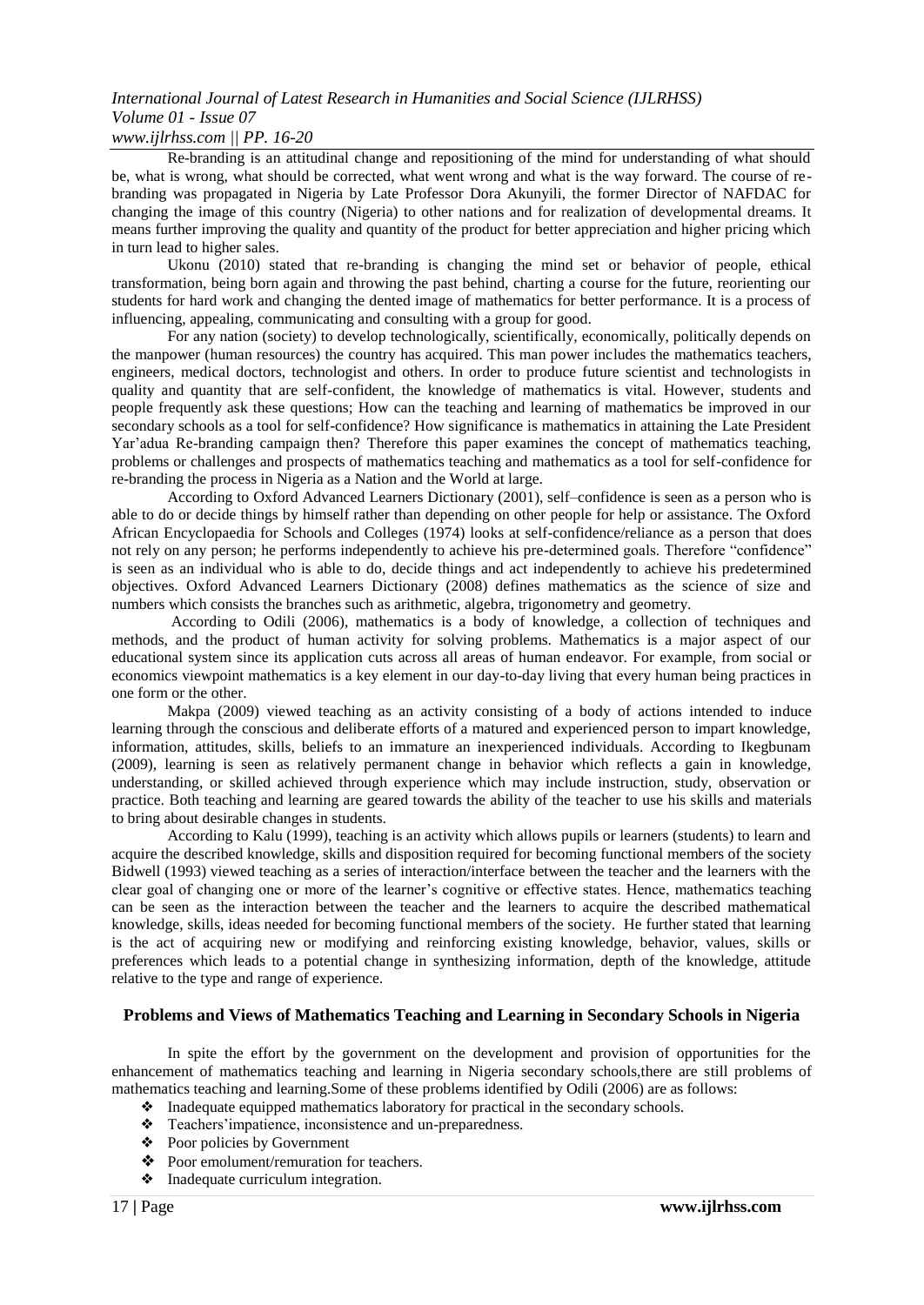- ❖ Lack of qualified mathematics teachers.
- ❖ Shortage of instructional materials/resources etc

Looking consciously at the various achievements recorded in mathematics education in Nigeria few years ago, there are more tasks or challenges ahead of mathematics teaching and learning. There have been efforts in mathematics curriculum development to correct these problems, but there seems to be more challenges in mathematics teaching and learning as summarized below:

- ❖ There is possibility of improving mathematics teacher's provision in the schools in the near future, with the establishment of more higher institutions and efforts of ministries of education
- ❖ With the knowledge of mathematics, sciences and technology and in particular the mathematics application to the development of the society is the Centre piece of Technicians, engineers, and scientists clubs and national competitions. To stimulate productivity, improvisation, interest in mathematics and technology and creative work in and out of school.

### **Mathematics as a Tool for Everyday Living (Existence)**

The significance of mathematics to everyday living cannot be over underscored. The mathematics curriculum in Nigerian secondary schools is designed and structured around four main concepts which include: Algebraic processes, Number and Numeration, Menstruation and Geometry, and everyday statistics (Kolawole and Oluwatayo, 2004). These concepts have direct bearing on people's way of life. Taking the concept of commercial arithmetic under numbers and numerations, several life skills that can be taught ranges from how to prepare "ready reckoners" for some groceries at shops, how to budget wisely and be able to live within one's means. It helps both wives and businessmen and women to do their business efficiently. It also helps to describe the population of a country, a state, a Local Government Area, a town or a family. The concept of length helps one to determine the size of his/her shoes, shirts, pieces of cloth required to sew a garment, determine the distance between two towns or villages. The knowledge of weight helps to determine the number of kilogramme of meat required to prepare a delicious soup for a household/family.

The concept of time can be understood by the use of clock; the time to wake up is indicated by the use of the clock. It is the clock that indicates the time to wake up in the morning, prepare for school, have rest, have specific lessons, time to complete studies, get married, retire from the public or private service, etc. These help to plan and make life worth living.

The concept of ratio and proportion has wide range of applications in chemistry, especially in the balancing of chemical equations and mass-volume relationships. Furthermore, the application of ratio and proportion had been recognized in taxation, income tax computations, import and export duties, exercise and local duties and insurance. The use of chemical for either weed or pest control require a sound knowledge of ratio in mixing the chemical. Similarly a mason requires the knowledge of ratio and proportion for mixing of concrete.

The problems involving inequalities frequently occur in industry and in ordinary life. Many of these problems can be solved graphically and solutions reached. For small and large business to thrive it must minimize cost and maximize profit and this requires the use of linear programming.

Re-branding or changing the transport industry/sector requires developing the transport system to match the intended modernization. This will result in development and effective use of the railways, airways, waterways and roads for transportation of goods from one place to another within the country. In this case, a lot of mathematics is used directly and indirectly in developing these networks of transportation. The marking and construction of play fields, courts and pitches for athletic track, football, hockey, basket ball, long jump and others, require the knowledge of geometry such as Pythagoras theorem, constructions, measurement of angles etc.

The knowledge of geometry is a mathematical model of shape, size patterns and motion in two and three dimensions (Kolawole and Oluwatayo, 2004). For instance, in measuring both local and global distances, the knowledge of geometry is very essential.

In buying a rug/carpet for the home, even in estimating the number of cement blocks required to build a house, we cannot do without geometry. The mason or building engineer requires the knowledge of geometry for setting of foundations and its constructions. An individual can be re-branded with the use of mathematical concepts to cut, cost, save time and maximize profit without compromising standard or quality. The concept of variation, (direct, indirect, joint and partial variations) had been found vary useful tools in economics, sciences, technology, industries and others. Direct variation can be useful to tailors, the more the time he spends on a design the more amount of money he charges the owner of the cloth. Similarly, indirect variation is a useful tool for teaching population education. For example, the larger the population of a family, the less attention or care is given to members. Partial variation is also used to determine the total cost of electricity bill in a house. The Power Holding Company of Nigeria (PHCN) uses the concept of partial variation to work out the PHCN bills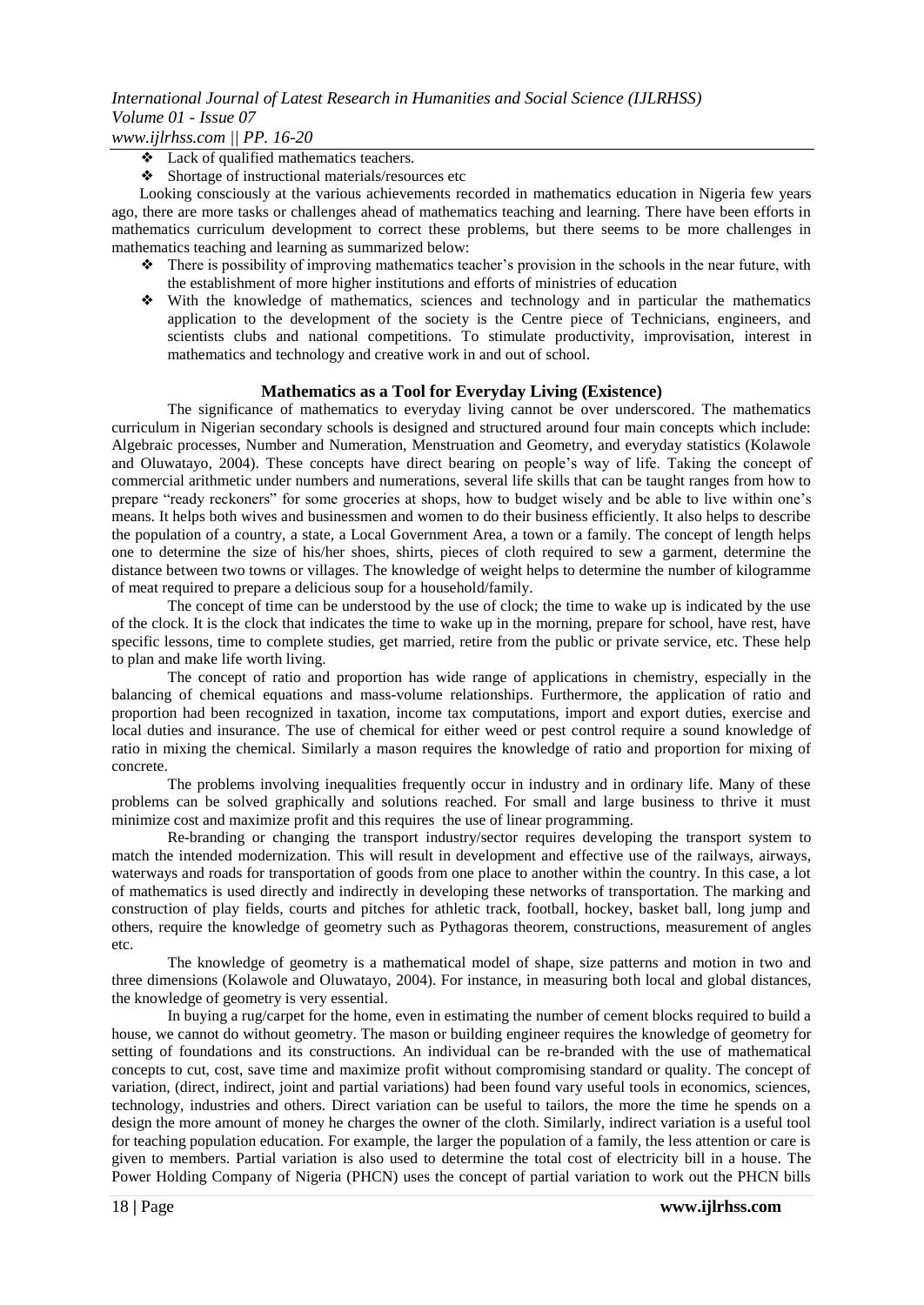### *International Journal of Latest Research in Humanities and Social Science (IJLRHSS) Volume 01 - Issue 07*

### *www.ijlrhss.com || PP. 16-20*

per month. The cost of servicing meter is usually constant or fixed while the cost per unit of electricity consumed during a month depends on usage of the electricity for the month, which varies. Statistics, deals with collection, organization and interpretation of information or data based on the number of things. It makes possible, advances in science and technology as well as supplying framework for improved decision making in management and public affairs. It is very important for educational planning and budgeting, statistics helps us to know the pupil -teacher ratio, number of drop outs, enrolment ratio and prediction of out- come of educational programmes. Governments use statistics to know the population of a country, state/ local government area for sharing of amenities, managing resources and budget planning.

The application of probability in re-branding or changing the Nigeria citizenry for selfconfidence/reliance is very significant. Ability to foresee the result of an election or the possibility of winning a football match. It is used for forecasting weather based in previous events. The applications of mathematics for everyday living are many and cannot be drained. When these applications are used in the process of teaching and learning, it helps to make the students (learners) better and therefore a better citizen in the society.

Mathematics is a subject that helps students to form the habit of transparency (clarity), brevity, accuracy, precision and certainty in expression or communication and this will go along way in giving us the much needed unity in this country (Odilli, 2006). In preparing students for life, we may consider the power of mathematics in character building. It also demands hard work from the learner, which is what is much needed in our society today in line with the re-branding agenda.

#### **Conclusion**

This paper so far, has examined the concept of mathematics teaching and learning as a tool in secondary schools for re-branding process in Nigeria. To say that mathematics has no link with re-branding process is unthinkable, because of its roles in human endeavor.

Teaching and learning of mathematics for life skills and self-confidence/ reliance implies making the learners see mathematics beyond the classroom boundaries. It means that learners (students) must be brought to the real world of issues and relate the mathematics they learned to the realities of life. The essence of teaching and learning mathematics for self-confidence is to promote responsible or reliable citizens as a sure way in the re-branding or changing process.

### **Recommendations**

The following recommendations which are based on the study have been advanced. The researcher recommends that:

- ❖ Adequate instructional materials/resources and mathematics laboratory equipment should be provided for effective teaching and learning of mathematics in Nigeria secondary schools and beyond.
- ❖ Mathematics teachers should always endeavor to relate mathematics models to real life situations.
- ❖ Mathematics curriculum developers or planners should make sure that, there is accurate integration of the curriculum in Nigerian secondary schools.
- ❖ More qualified mathematics teachers with certificates in education should be employed by Government to teach the subject in secondary schools.

### **References**

- [1]. Bidwell, C. (1993). The Social Psychology of Teaching in R.M.W. trainers (Ed). Second Hand book of Research on Teaching. Chicago, Ranmenelly.
- [2]. Hornby, A.S. (2001). Oxford Advanced Learners Dictionary of Current English, 6th Edition. Oxford University Press.
- [3]. Ikegbunam, C.I. (2009). Learning Approaches: Curriculum Theory and Practice; Curriculum Organization of Nigeria, (CON).
- [4]. Ilori, S.A. (1994). The Role of Mathematics in Science and Technology in the Art of National Economic Revival. A paper presented at the Inaugural Lecture of the School of Science. Federal College of Education (Sp), Oyo.
- [5]. Kalu, C. (1999). Verbal and non-verbal, Strategies for effective teaching of Electricity and Modern Physics. A paper presented at the Science. Teachers Association of Nigeria. National Work shop Calabar Cross-River State from 10th – 15th May 1999.
- [6]. Kolawole, E. B., & Oluwatayo, J.A. (2004). Mathematics for Everyday Living. "Implication for Secondary Schools" Mathematical Association of Nigeria (MAN) proceeding of September 2004 National Conferences Sokoto. Nigeria
- [7]. Kulbir, S.S. (2006). Teaching of Mathematics.New Delhi, India Sterling Publishers.
- [8]. Muyiwa, O.(2009).Re–Branding Nigeria: Internal Reconfiguration.